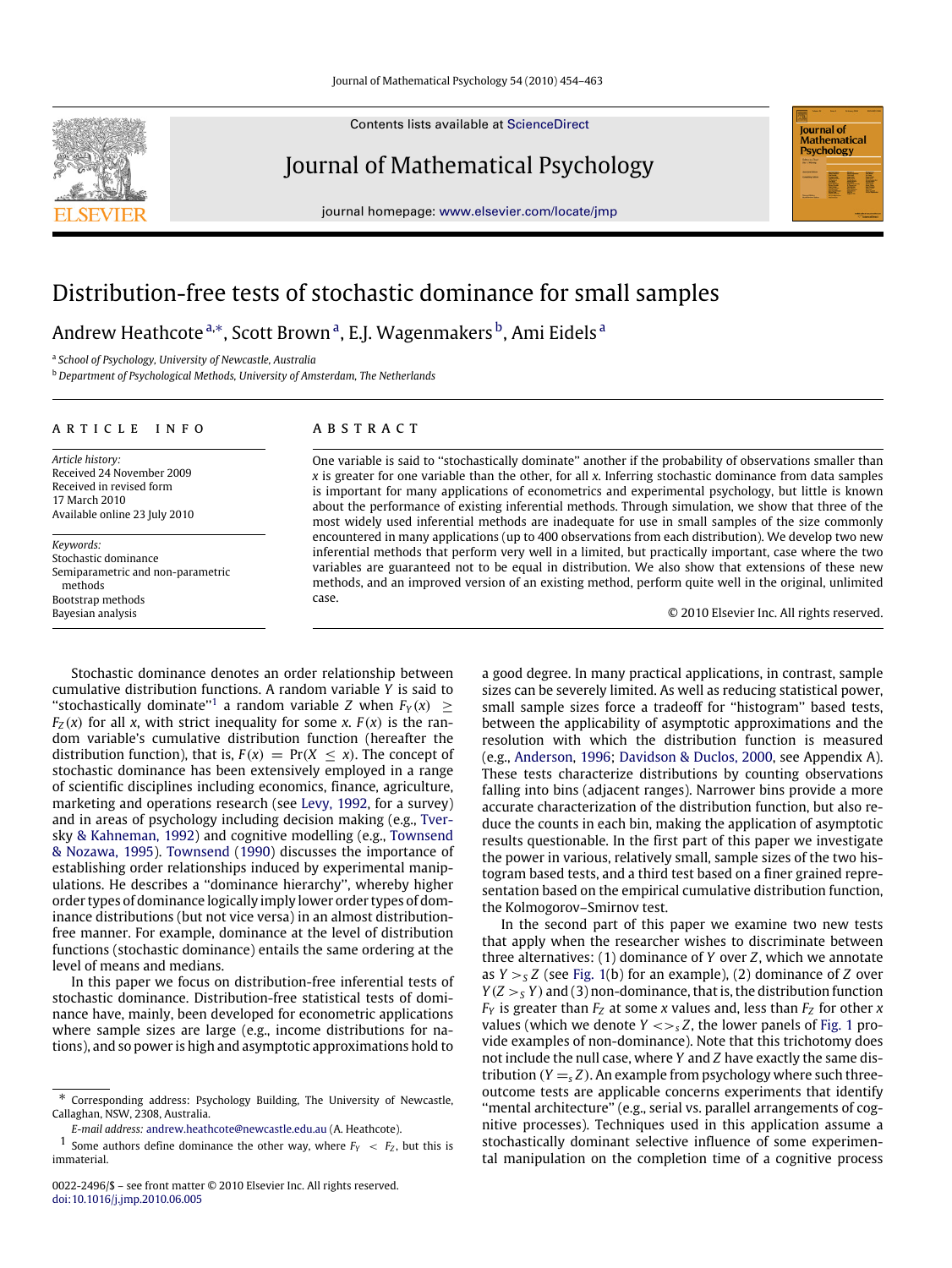<span id="page-1-0"></span>

**Fig. 1.** Pairs of normal distribution functions,  $N(\mu, \sigma^2)$ , which were examined in the simulation studies. In all cases the solid line shows a standard normal distribution, *N*(0, 1). The dashed lines show distributions (a) *N*(0, 1), (b) *N*(0.5, 1), (c)  $N(0, 1.5^2)$  and (d)  $N(0.5, 1.5^2)$ .

(e.g., [Townsend](#page-9-2) [&](#page-9-2) [Nozawa,](#page-9-2) [1995,](#page-9-2) see also [Dzhafarov,](#page-9-6) [Schweickert,](#page-9-6) [&](#page-9-6) [Sung,](#page-9-6) [2004;](#page-9-6) [Eidels,](#page-9-7) [Townsend,](#page-9-7) [&](#page-9-7) [Pomerantz,](#page-9-7) [2008;](#page-9-7) [Schweickert,](#page-9-8) [Giorgini,](#page-9-8) [&](#page-9-8) [Dzhafarov,](#page-9-8) [2000;](#page-9-8) [Townsend](#page-9-9) [&](#page-9-9) [Thomas,](#page-9-9) [1994\)](#page-9-9). In any well-designed experiment for this application it seems reasonable to rule out the null case (i.e., completely ineffectual manipulations) *a priori*. The null case is sometimes irrelevant in economic applications as well—for example, stochastic dominance of the outcomes of one investment over another is an important property, but there is no measurable chance that two distinct investments have identical probabilities for all outcomes. As we show, the benefit of not considering the null case is a substantial increase in power associated with identifying the remaining three cases.

In the final part of this paper we propose extensions of one of the novel three-choice tests and one of the existing tests to the case where the null is not ruled out *a priori*. That is, the extended tests, like the established tests we examine initially, choose between four alternatives:  $Y > Z, Y < Z, Y < Z, Z$  and  $Y = S Z$ . We demonstrate that both extensions have greater power than the existing tests examined in the first part of the paper in identifying non-dominance.

### **0.1. Overview of test evaluations**

The evaluations of test power reported in this paper were carried out via simulation studies in which we compared samples from two normal distributions in four different conditions, illustrated in [Fig. 1](#page-1-0) (we discuss further simulation studies using other distributional forms below). In each condition, we compared a reference random variable  $Y \sim N(0, 1)$  with a random variable  $Z \, \sim \, N(\mu, \sigma^2)$ . In the null case [\(Fig. 1\(](#page-1-0)a)), the comparison distribution was the same as the reference distribution, with  $\mu = 0$ and  $\sigma = 1$ . In the stochastically dominant case [\(Fig. 1\(](#page-1-0)b)), the comparison distribution has  $\mu = 0.5$  and  $\sigma = 1$ , meaning that *Y*  $>$  *s Z*. There were also two non-dominant cases (*Y*  $\lt$  $>$  *s Z*): "cen-tral" non-dominance [\(Fig. 1\(](#page-1-0)c):  $\mu = 0$  and  $\sigma = 1.5$ ), where the distributions cross once at the mean, and ''tail'' non-dominance [\(Fig. 1\(](#page-1-0)d):  $\mu = 0.5$  and  $\sigma = 1.5$ ), where the distributions cross once in the left tail. For each of the four conditions, we examined test performance with a range of sample sizes,  $N = 50$ , 100, 200 and 400. In each combination of sample size and comparison distribution, we produced 1024 replicates, sufficient to make Monte Carlo error negligible. Note that we did not consider the converse of the cases in [Fig. 1\(](#page-1-0)b) and (d) (i.e.,  $Y <_{S} Z$  and crossing in the right tail respectively) as they produce identical results, due to the symmetry of the normal distribution.

As will be shown, tail non-dominance is particularly difficult to identify in data. This happens because, for most of the data range, one distribution function is greater than the other. This means that small samples of data often suggest stochastic dominance, rather than non-dominance, and contrary evidence occurs only in one tail. For example, in [Fig. 1\(](#page-1-0)d) the crossover occurs at around  $x = -1$ , and  $F_Y(-1) \approx 0.16$ , so contrary evidence is usually available for only 16% of the sample. Central non-dominance is usually easier to identify because the amount of evidence in one direction and the other tend to be balanced. Stochastic dominance is even easier to identify as evidence consistent with the dominant ordering tends to be available over the whole domain, although it is weaker near the ends for unbounded random variables as the two distribution functions must eventually tend to equivalence.

Some important applications of the tests we examine are to distributions which are positively skewed and bounded below; for example, response time distributions, and income or wealth distributions. To investigate whether our results extend to such cases we also evaluated test performance with the Weibull distribution. The results were essentially the same as with normal distributions, so we present these evaluations in [Appendix B.](#page-6-0) We have not formally investigated any non-dominant cases where the distribution functions cross more than once, but limited informal investigation suggested that all tests acted as might be expected; power tends to reduce as more crossings occur because stronger evidence in either direction becomes less common.

Before describing and evaluating the tests we emphasize that a graphical examination of the data is always advisable as a prelude to inferential analysis. Most statistical packages provide routines to plot empirical cumulative distribution function (ECDF) estimates. The ECDF estimator for sample  $y_1, y_2, \ldots, y_N$  is:

$$
\hat{F}_y(x) = \frac{1}{N} \sum_{i=1}^{N} \mathbf{1}(x \le y_i).
$$
 (1)

The function **1**() equals 1 if its argument is true and zero otherwise. [Fig. 2](#page-2-0) illustrates such a plot using samples of 50 observations from normal distributions with parameters corresponding to [Fig. 1\(](#page-1-0)d). The challenging nature of tail non-dominance detection in small samples is clearly illustrated.

## **1. Existing tests**

[Tse](#page-9-10) [and](#page-9-10) [Zhang](#page-9-10) [\(2003\)](#page-9-10) reported a simulation study comparing three stochastic dominance tests, including the highly cited test developed by [Anderson](#page-9-4) [\(1996\)](#page-9-4), as well as tests proposed by [Davidson](#page-9-5) [and](#page-9-5) [Duclos](#page-9-5) [\(2000\)](#page-9-5) and [Kaur,](#page-9-11) [Rao,](#page-9-11) [and](#page-9-11) [Singh](#page-9-11) [\(1994\)](#page-9-11). They found that the Davidson–Duclos test performed best, with the Kaur–Rao–Singh test being overly conservative and less powerful than the other tests. In light of their results, and the wide spread use of Anderson's test, we focused on the Anderson and Davidson–Duclos tests (see [Appendix A](#page-6-1) for details of the test calculations).

#### *1.1. Anderson and Davidson–Duclos tests*

Both of these tests are of the ''histogram'' type and so require a partition of the data range into  $K + 1$  regions ("bins") by specifying *K* cut points  $(x_1, \ldots, x_k)$ . As the tests are based on asymptotic normal approximations at least 5 observations are recommended in each bin. In theory, the cut points should be chosen without reference to the data. In practice it is convenient to use evenly spaced quantiles calculated from the union of the two data samples, so each bin contains approximately the same number of observations. [Fig. 2](#page-2-0) illustrates this approach showing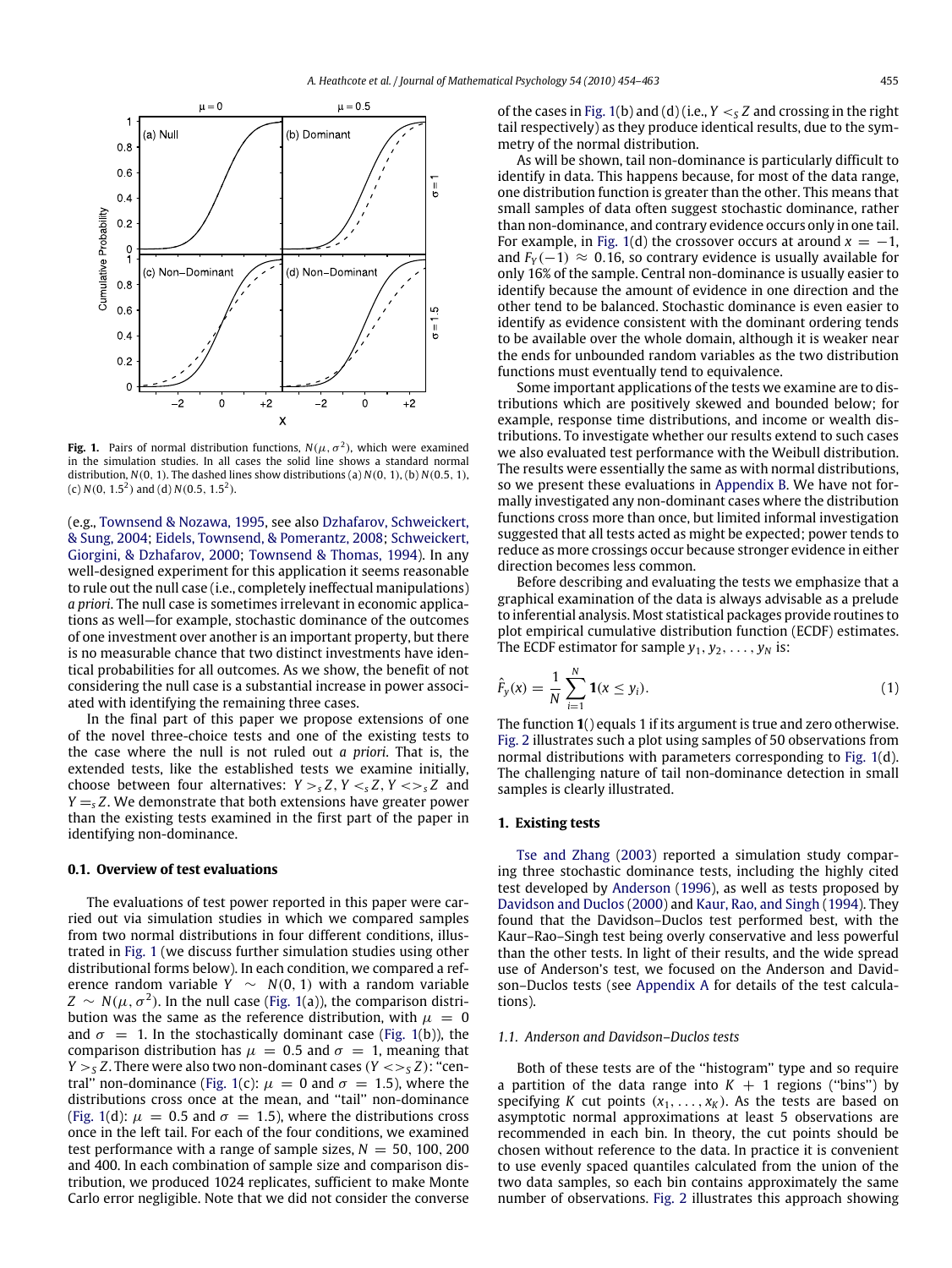<span id="page-2-0"></span>

**Fig. 2.** Empirical CDF plots of 50 samples from *N*(0, 1) (grey points and horizontal lines) and  $N(0.5, 1.5^2)$  (black points and horizontal lines). The dotted vertical lines indicate the 20th, 40th, 60th and 80th percentiles of the combined sample.

 $K = 4$  cut points placed at the 20th, 40th, 60th and 80th percentiles as vertical dotted lines. In investigations not reported here, we did not find any substantive difference in using fixed or data dependent partitions.

The cut points in [Fig. 2](#page-2-0) illustrate a problem caused by wide intervals: inconsistency, that is, a failure to converge on the true answer as sample size increases. A test based on the intervals in [Fig. 2](#page-2-0) would be unlikely to detect the reversal in the lower tail even with large sample sizes. In all of the evaluations reported here we divided the data using semi-deciles (i.e., 5th, 10th, ..., 95th percentiles, with  $K = 19$ ) to minimize such inconsistency. However, we note that in small samples this strategy can lead to very few observations in some bins. We also repeated all our simulations using the widely spaced cut points from [Fig. 2](#page-2-0) (i.e., the 20th, 40th, 60th and 80th percentiles). Those simulations showed that performance was very similar to the semi-decile binning, but with slightly improved accuracy at detecting stochastic dominance in smaller samples, and slightly decreased accuracy at detecting tail non-dominance in all sample sizes.

We adopted the method outlined by [Tse](#page-9-10) [and](#page-9-10) [Zhang](#page-9-10) [\(2003\)](#page-9-10) to choose between four possible outcomes of the Davidson–Duclos and Anderson tests. Each test produces *K* test statistics,  $T(x_i)$ , one for each cut point. The Type 1 error  $(\alpha)$  for the overall null is controlled by comparing each to the ''studentized maximum modulus statistic'' for *K* and  $\infty$  degrees of freedom,  $M_{\infty,\alpha}^K$ , which was tabulated by [Stoline](#page-9-12) [and](#page-9-12) [Ury](#page-9-12) [\(1979\)](#page-9-12) for  $K < 20$ . The overall null hypothesis, which we denote  $H_{Y=Z}$ , is the logical intersection of the *K* null hypotheses over *x<sup>i</sup>* . Similarly, the overall alternative hypotheses for non-dominance  $(H_{Y\leq z})$  and for dominance  $(H_{Y>Z}$  and  $H_{Y>Z}$ ) are the logical union of the alternative hypotheses. One of these four mutually exclusive hypotheses is chosen as follows:

If 
$$
|T(x_i)| < M_{\infty,\alpha}^K
$$
 for  $i = 1, ..., K$  do not reject  $H_{Y=Z}$   
\nIf  $-T(x_i) > M_{\infty,\alpha}^K$  for some  $i$  and  
\n $T(x_i) < M_{\infty,\alpha}^K$  for all  $i$ , accept  $H_{Y>Z}$   
\nIf  $T(x_i) > M_{\infty,\alpha}^K$  for some  $i$  and  
\n $-T(x_i) < M_{\infty,\alpha}^K$  for all  $i$ , accept  $H_{Z>Y}$   
\nIf  $T(x_i) > M_{\infty,\alpha}^K$  for some  $i$  and  
\n $-T(x_i) > M_{\infty,\alpha}^K$  for some  $i$ , accept  $H_{Y>>N}$ .

#### *1.2. Kolmogorov–Smirnov test*

We also evaluated a third existing test, the Kolmogorov–Smirnov (KS) test, developed by [Kolmogorov](#page-9-13) [\(1933\)](#page-9-13) for the one sample case and extended by [Smirnov](#page-9-14) [\(1939\)](#page-9-14) to the two sample case that is relevant here (see [Johnson,](#page-9-15) [Blaha,](#page-9-15) [Houpt,](#page-9-15) [&](#page-9-15) [Townsend,](#page-9-15) [2010,](#page-9-15) for a recent application). The KS test is not subject to consistency problems caused by wide binning, because it is based on the ECDF, and so represents the distribution function with the maximum possible resolution given the sample size. To test  $Y >_{s} Z$  the test uses a statistic proportional to the largest positive difference between the two CDFs:

<span id="page-2-1"></span>
$$
T^{Y > Z} = \sqrt{\frac{n_Y n_Z}{n_Y + n_Z}} \sup_{x \in \mathfrak{R}} (\hat{F}_Y(x) - \hat{F}_Z(x)).
$$
 (2)

Similarly, to test  $Z > S$ ,  $Y$ , [\(2\)](#page-2-1) is used with  $F_Z(x)$  and  $F_Y(x)$  swapping roles. If  $Z >_{s} Y$  then  $F_Z(x) - F_Y(x)$  will tend to be large, whereas if *Y* ><sub>*s*</sub> *Z* then  $F_Y(x) - F_Z(x)$  will tend to be large. In the null case, when  $Y = S Z$ , both differences will tend to be small. In the nondominant case, where  $Z \ll_S Y$ , both differences will tend to be large, although with tail non-dominance one of the differences may be smaller.

The cumulative distribution function of [\(2\)](#page-2-1) is  $Pr(T^{Y>Z} \ge t)$  =  $e^{-2t^2}$  in the limit as  $n_Y, n_Z \rightarrow \infty$  [\(Doob,](#page-9-16) [1949\)](#page-9-16). We found the limiting distribution to be a very accurate for all of the sample sizes we examined. Hence the limiting distribution was used to obtain a vector of right-tail probabilities,  $p^*$ , corresponding to observations *t*<sup>Y>*Z*</sup> and *t*<sup>Z>*Y*</sup> : *p*<sup>\*</sup> = exp  $\left(-2\left(t^{Y>Z}, t^{Z>Y}\right)^{2}\right)$ . Assuming a preset Type I error rate,  $\alpha$ , the outcome of the test can be decided by comparing the two elements of  $p^*$  against  $\alpha$  as follows:

- 1. Fail to reject  $H_{Y=Z}$  if both elements of  $p^* > \alpha$ .
- 2. Accept  $H_{Y>Z}$  if only the first element of  $p^* > \alpha$ . (i.e., the element corresponding to  $T^{Y>Z}$ ).
- 3. Accept  $H_{Z>Y}$  if only the second element of  $p^* > \alpha$  (i.e., the element corresponding to  $T^{Z>Y}$ ).
- 4. Accept  $H_{Y\leq z}$  if both elements of  $p^* > \alpha$ .

For all simulations, we used  $\alpha = 0.05$ . [Fig. 3](#page-3-0) shows power (i.e., the probability of choosing the data generating model). All tests were calibrated for the null, detecting the truth around 95% of the time, for all sample sizes. All tests also did well detecting dominance in larger sample sizes  $(N = 400)$  with the KS test clearly best for smaller samples. However, no test ever detected tail non-dominance (in over 12,000 attempts), and all three tests were poor at detecting central non-dominance. Below, we propose a modified version of the KS test that improves its poor performance with the non-dominant cases.

#### **2. Three-choice tests**

In some applications it makes sense to reject the null hypothesis *a priori*. For these situations we propose tests which choose amongst only  $H_{Y>Z}$ ,  $H_{Z>Y}$  and  $H_{Y. Our first test is based$ on [Klugkist,](#page-9-17) [Kato,](#page-9-17) [and](#page-9-17) [Hoijtink'](#page-9-17)s [\(2005\)](#page-9-17) Bayesian ''encompassing prior'' approach to testing hypotheses about orders. We know of one other Bayesian test for stochastic dominance [\(Chotikapanich](#page-9-18) [&](#page-9-18) [Griffiths,](#page-9-18) [2006\)](#page-9-18), but we do not examine that test in detail, as it requires parametric assumptions about the distributions (our test is non-parametric in the sense that we model the data by a multinomial distribution at the histogram level). Unlike the histogram tests described earlier, consistency problems in the encompassing prior Bayesian test can be minimized by using a large number of cut points, as the test does not depend on large sample approximations.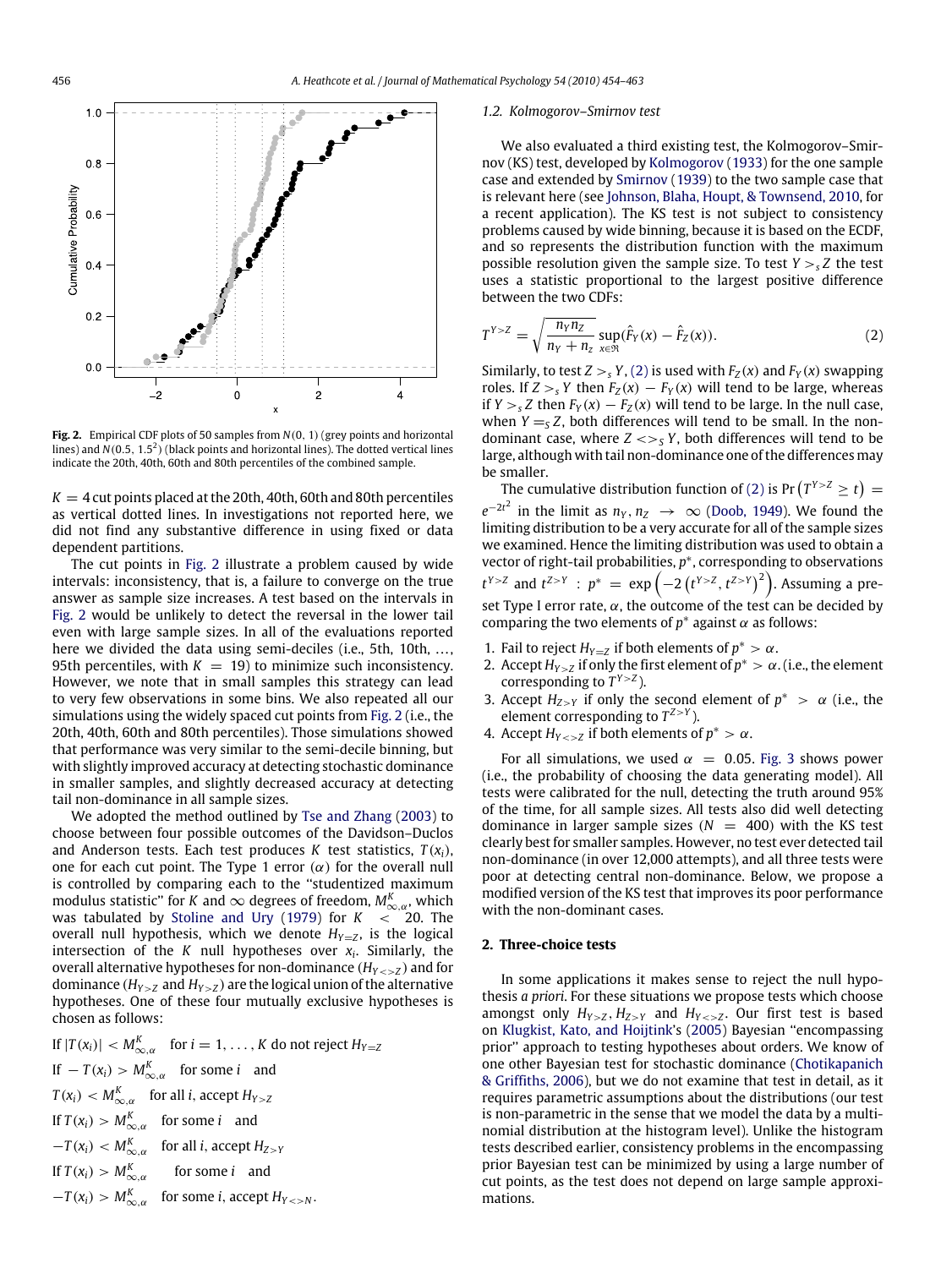<span id="page-3-0"></span>

**Fig. 3.** Simulation results for existing tests.

#### *2.1. Encompassing prior Bayesian test*

In overview, the Bayesian test divides the data into a number of bins, and determines the proportion of prior and posterior probability estimates which conform to the joint order constraints dictated by each hypothesis. Denote an observed frequency vector as  $n_{ii}$  and corresponding population probabilities  $p_{ii}$ , where the index  $i = 1, \ldots, K + 1$  denotes the bin and  $j = Y, Z$  denotes the population from which the sample is drawn. We assume the frequencies follow a multinomial distribution, with density:

$$
f(n_j | p_j) = \frac{N_j!}{\prod_{i=1}^{K+1} n_{ij}!} \prod_{i=1}^{K+1} p_{ij}^{n_{ij}}; \quad N_j = \sum_{i=1}^{K+1} n_{ij}.
$$
 (3)

We further assume a Dirichlet prior with parameter vector  $\beta$ , Dir ( $\beta$ ), with density (note that  $\Gamma$  is the Gamma function):

$$
f(p_j | \beta_j) = \frac{1}{B(\beta)} \prod_{i=1}^{K+1} p_{ij}^{\beta_i - 1}; \quad B(\beta) = \frac{\prod_{i=1}^{K+1} \Gamma(\beta_i)}{\Gamma(\sum_{i=1}^{K+1} \beta_i)}.
$$
 (4)

The Dirichlet prior is conjugate to the multinomial, which means that the posterior distribution of *p* is also has a Dirichlet distribution; Dir  $(\beta + n)$ . [Ferguson](#page-9-19) [\(1973\)](#page-9-19) made an early application of the Dirichlet process to non-parametric distribution modelling, and argued that it was appropriate for use with continuous distributions because a continuous distribution can be approximated arbitrarily well by the discrete multinomial distribution. Finally, we assume that the  $\beta_i$  parameters for each bin are equal and sum to one:  $\sum_{i=1}^{K+1} \beta_i = 1$ , which causes the prior to have a minimal influence on posterior estimates. In particular, the prior has an influence equal to one observation.

We choose amongst the three hypotheses  $(H_{Y>Z}, H_{Z>Y})$  and *HY*<>*<sup>Z</sup>* ) using Bayes factors. A Bayes factor (BF, see [Kass](#page-9-20) [&](#page-9-20) [Raftery,](#page-9-20) [1995\)](#page-9-20) is the ratio of the marginal probability of the observed data, **D**, given one hypothesis  $(H_i)$  divided by that marginal probability of the observed data given another hypothesis  $(H_k)$ : BF<sub>ik</sub> =  $m(\mathbf{D}|H_i)/m(\mathbf{D}|H_k)$ . The marginal probability equals the likelihood of the data given a model with parameters  $\theta$  (e.g., the multinomial  $p_{ii}$  parameters in our application),  $f(\mathbf{D}|M,\theta)$ , integrated over the prior probability distribution of the parameters,

 $p(\theta|H): m(\mathbf{D}|H) = \int f(\mathbf{D}|H,\theta)p(\theta|H)d(\theta)$ . The Bayes factor quantifies the evidence that the data provide for one model vs. another, and it represents ''the standard Bayesian solution to the hypothesis testing and model selection problems'' [\(Lewis](#page-9-21) [&](#page-9-21) [Raftery,](#page-9-21) [1997,](#page-9-21) p. 648).

Bayes factors for the hypotheses  $H_{Y \ge Z}$ ,  $H_{Z \ge Y}$  and  $H_{Y \le Z}$  were evaluated relative to an ''encompassing'' hypothesis, which in our case is simply the unconstrained multinomial. Each of the hypotheses of interest is a special case of the encompassing hypothesis which constrains sums of the estimated prior or posterior multinomial parameters to follow a particular order. For  $H_{Y>Z}$  the constraint, for all *i*, is that  $\sum_{j=1}^{i} \hat{p}_{jY} > \sum_{j=1}^{i} \hat{p}_{jZ}$ , whereas for  $H_{Z>Y}$  the constraint, for all *i*, is that  $\sum_{j=1}^{i} \hat{p}_{jZ} > \sum_{j=1}^{i} \hat{p}_{jY}$ . For  $H_{Y\leq z}$  the constraint is that  $\sum_{j=1}^{i} \hat{p}_{jY} > \sum_{j=1}^{i} \hat{p}_{jZ}$  for some *i* and  $\sum_{j=1}^{i} \hat{p}_{jZ} >$  $\sum_{j=1}^{i} \hat{p}_{jY}$  for the remaining *i*.

Although this characterization makes it clear that, all other things being equal, it is easier to fulfil the non-dominant model's order constraint (i.e., it is a more flexible or complex model), as [Myung,](#page-9-22) [Karabatsos,](#page-9-22) [and](#page-9-22) [Iverson](#page-9-22) [\(2008\)](#page-9-22) state: ''Bayes factor based model selection automatically adjusts for model complexity and avoids overfitting, thereby representing a formal implementation of Occam's razor'' (p. 6). [Liu](#page-9-23) [and](#page-9-23) [Aitkin](#page-9-23) [\(2008\)](#page-9-23) raised concerns about undue influence from the prior when using Bayes factors to select between models with different parameterizations. In the present context, all of the models (hypotheses) have the same parameterization, differing only in the order constraints amongst those parameters. As discussed by [Klugkist,](#page-9-17) [Kato](#page-9-17) [et al.](#page-9-17) [\(2005\)](#page-9-17), [Klugkist,](#page-9-24) [Laudy,](#page-9-24) [and](#page-9-24) [Hoijtink](#page-9-24) [\(2005\)](#page-9-24) this results in a negligible influence of the prior on the Bayes factor for reasonable prior choices. We confirmed this to be true in our application by informal numerical investigations (not reported here).

Estimation of Bayes factors is usually computationally difficult in high dimensional models, such as those considered here, because high dimensional integration is required. Klugkist et al. 's [\(Klugkist,](#page-9-17) [Kato](#page-9-17) [et al.,](#page-9-17) [2005;](#page-9-17) [Klugkist,](#page-9-24) [Laudy](#page-9-24) [et al.,](#page-9-24) [2005\)](#page-9-24) method avoids this difficulty by estimating Bayes factors based on simple counts of prior and posterior parameter estimates that conform to the order constraints of a hypothesis. Note that all estimates automatically conform to the encompassing hypothesis, because it was defined to be unconstrained. The algorithm for estimating the BF for each of the constrained hypotheses ( $H_{Y \ge Z}$ ,  $H_{Z \ge Y}$  and  $H_{Y \le Z}$ ) vs. the unconstrained (encompassing) hypothesis takes the following form:

- 1. Take samples from the encompassing prior,  $Dir(\beta)$ , and posterior, Dir  $(\beta + n)$ .
- 2. Count the proportion of prior  $(\pi)$  and posterior  $(\Pi)$  samples that conform to the order dictated by each of the three constrained hypothesis.
- 3. Calculate  $BF_{Y>Z} = \Pi_{Y>Z}/\pi_{Y>Z}$ ,  $BF_{Z>Y} = \Pi_{Z>Y}/\pi_{Z>Y}$  and  $BF_{Y \leq Z} = \frac{\prod_{Y \leq Z}}{\pi_{Y \leq Z}}$  (note that  $\Pi = \pi = 1$ , by definition, for the encompassing hypothesis).

The relative evidence for each hypothesis can be quantified by its posterior model probability. For example,  $Pr(H_{Y>Z}) = BF_{Y>Z}$  $(BF<sub>Y>Z</sub> + BF<sub>Z>Y</sub> + BF<sub>Y<sub>Y</sub>Z</sub>$ ). In our evaluations we simply chose as the test outcome the hypothesis with the largest BF.

In all of the simulations reported here we used a large number of bins created by  $K = N - 1$  cut points, where *N* is the number of observations in the combined samples. Cut points were placed at the average of each pair of order statistics for the combined sample (i.e., the average of the smallest and 2nd smallest values, the average of the 2nd and 3rd smallest values and so on). This ensures that, for the combined sample, each of the *K* bins contained exactly one datum, and so each individual sample (*Y* or *Z*) has either one or no observations in each bin. Our chosen binning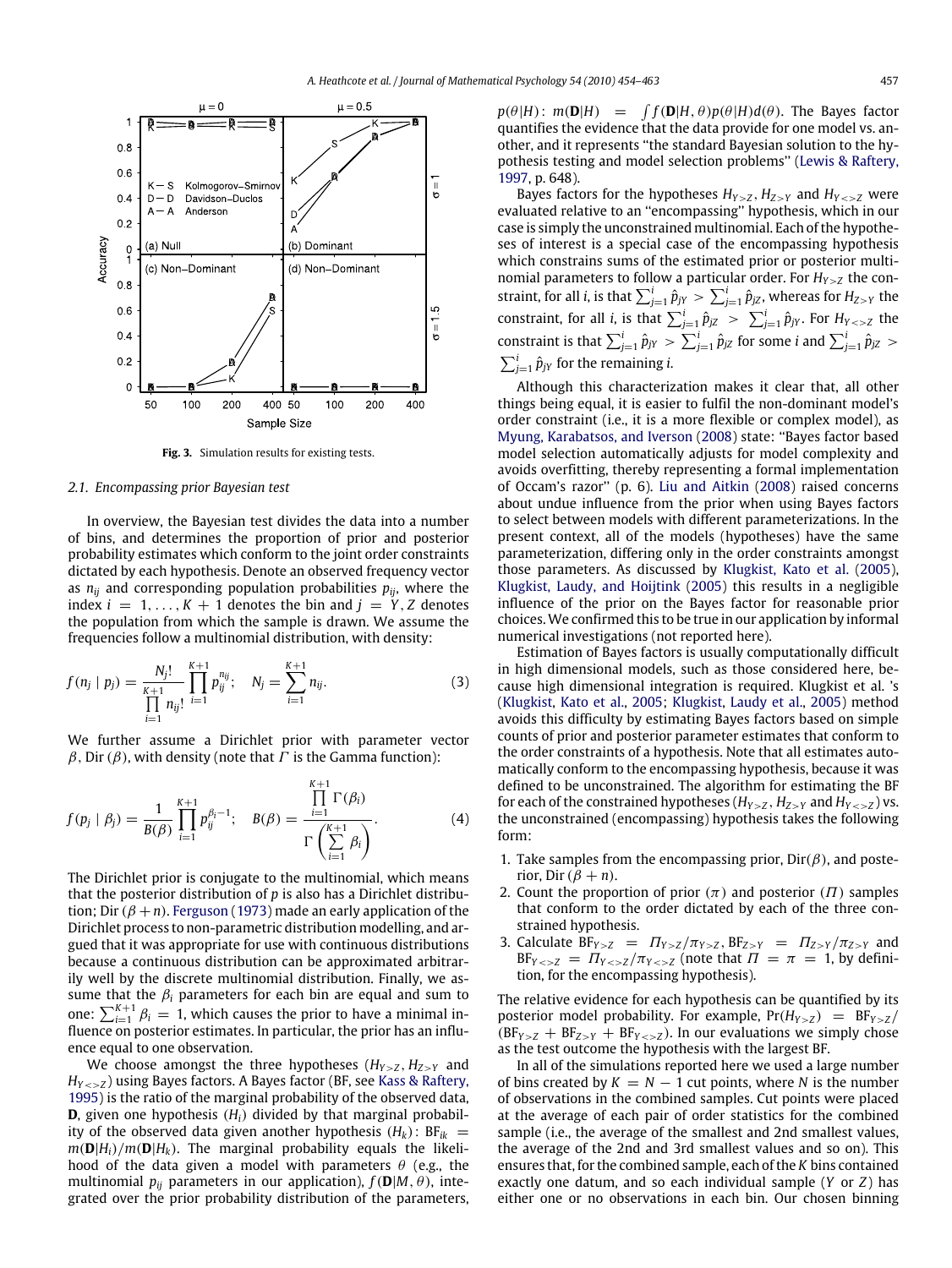method creates a dependence between the two samples (i.e., in any particular bin, a zero count for *Y* implies a one count for *Z* and vice versa). Alternative binning schemes, such as using a fixed number of quantile defined bins or bins defined without reference to the data, can remove this dependence. However, they did not produce different results to those presented below, except when the number of bins was small, which caused consistency problems. We present results for our chosen binning method because it is easy to apply and minimizes consistency problems.

We found the computational cost of obtaining accurate Bayes factor estimates was similar to that of obtaining accurate boot-strap test estimates,<sup>[2](#page-4-0)</sup> around 20 s for data samples of size  $N =$ 400, on a standard desktop computer. Note that no Markov chain Monte Carlo sampling is required; independent samples can be obtained directly from the Dirichlet distribution through evaluating the Gamma function, which has fast and accurate numerical approximations.

#### *2.2. Minimally dominant (MD) bootstrap test*

The second three-choice test we develop avoids the null case by making stochastic dominance the null hypothesis—bootstrap samples are drawn from a distribution created by a minimal adjustment of the observed data to fulfil dominance. We call this test the minimally dominant (MD) bootstrap test. The distribution from which bootstrap samples are drawn is constructed to ensure that either  $Y >_{s} Z$  or  $Z >_{s} Y$ , according to the following two part algorithm. We assume that each sample is of equal size *N*, and that ties are broken randomly. The first step in this test is to identify whether the observed samples are closer to fulfilling  $Y > S Z$ , or  $Z >_{s} Y$  (the other is rejected):

- 1. Sort  $s_Y$  and  $s_Z$  (i.e., get the order statistic vectors  $o_Y$  and  $o_Z$ ).
- 2. Calculate  $O_{Y>Z} = \sum_{i=1}^{N} 1(o_{i,Y} > o_{i,Z}).$
- 3. If  $O_{Y>Z} > N O_{Y>Z}$  reject  $H_{Z>Y}$ , otherwise reject  $H_{Y>Z}$ .

This results in one dominance hypothesis being selected to play the role of the null, call that hypothesis *H*>. The second step chooses between the selected dominance hypothesis and nondominance,  $H_{Y\leq z}$ . Denote the count of orders consistent with the selected hypothesis as *O*>, and let *B* be the number of bootstrap samples.

- 1. Create data samples  $x_Y^>$  and  $x_Z^>$  that accord with  $H_>$  by swapping the (minority) of order statistic pairs that violate it. That is, for those *i* where  $o_{i,Y} > o_{i,Z}$ , swap  $o_{i,Y}$  with  $o_{i,Z}$  (if  $H_{>}$  is  $H_{Y>Z}$ , and vice versa otherwise).
- 2. Set  $b = 1$ .
- 3. Resample from  $x^2$  and  $x^2$  and use these to calculate  $0^*_{>,b}$ .
- 4. Set  $b = b + 1$ .
- 5. If  $(b < B)$  go to #3.
- 6. Accept  $H_{Y\leq Z}$  if  $0$ , falls above the  $(1 \alpha)$  quantile of the distribution of  ${O_{>,b}^* : b = 1, ..., B}$  and otherwise accept *H*<sub>></sub>.

Thus, the MD test first exchanges the minimal number of data values between samples *Y* and *Z* until perfect stochastic dominance has been achieved. Next, this perfectly dominant set of samples is used to perform bootstrap draws; for each bootstrap draw, we tally the number of changes needed to again achieve perfect dominance. This yields a distribution of the number of

<span id="page-4-1"></span>

**Fig. 4.** Simulation results for three-choice tests. Note that results are shown for the minimally dominant bootstrap test using  $\alpha = 0.2$  ("2") and  $\alpha = 0.5$  ("5").

required changes to achieve stochastic dominance, under the null hypothesis that the data are minimally stochastically dominant. The choice of the minimally dominant null hypothesis was motivated by earlier work [\(Hall](#page-9-25) [&](#page-9-25) [van](#page-9-25) [Keilegom,](#page-9-25) [2005\)](#page-9-25); the advantage of this null is that it provides a well specified hypothesis about dominance that is as close as possible to the observed data. In our test evaluations the number of bootstrap samples used for a MD test was chosen so that the width of the 99% credible interval for  $p^* = \frac{1}{B} \sum_{b=1}^B 1 \left( 0^*_{>,b} > 0_{>}\right)$  was less than 0.005, assuming a uniform prior. Hence, the credible interval was calculated by taking the difference between the 99.5% and 0.5% points of the Beta( $Bp^*$  + 1,  $B(1 - p^*) + 1$ ) posterior distribution of the  $p^*$  estimate.

We evaluated the performance of both our new three-choice tests in the same way as for the existing tests. [Fig. 4](#page-4-1) shows the results, using the same format as for [Fig. 3](#page-3-0) (except that the upper left panel is now empty, since we no longer test the null hypothesis,  $Y = S Z$ ). Both three-choice tests are markedly superior to all of the existing tests in detecting both dominance and non-dominance. Even in the extremely difficult case – tail non-dominance (Panel d) – performance is quite good for larger sample sizes. Setting aside any benefit due to the particular tests used, there is clearly a large advantage in power that attends not having to consider the null case.

Note that [Fig. 4](#page-4-1) shows results for the minimally dominant bootstrap tests using  $\alpha = 0.2$  ("2") and  $\alpha = 0.5$  ("5"). We examined a range of  $\alpha$  values, and found none worked in all situations. As shown in [Fig. 4,](#page-4-1) for example,  $\alpha = 0.5$  worked well in the nondominant cases and  $\alpha = 0.2$  in the dominant case; this is to be expected given that  $\alpha$  sets a bias towards accepting the hypothesis of non-dominance. Of course, in applications one can never know the truth, so some automatic calibration procedure would be necessary to set  $\alpha$  for each test. In the absence of such a procedure, we attempted to extend only the Bayesian test to the four-choice situation (i.e., including the null). We describe this extension, along with a modification that improves the performance of [McFadden'](#page-9-26)s [\(1989\)](#page-9-26) test in detecting non-dominance, in the next section.

## **3. New four-choice tests**

Our evaluation of existing tests revealed particularly low power to detect non-dominance. To address this issue we propose an adjustment to the KS test, which performed best in the detection of dominance. The adjustment involves adopting one criterion

<span id="page-4-0"></span><sup>2</sup> Equal numbers of samples were taken from the prior and posterior, with the number of samples, *S*, chosen to obtain a numerical accuracy for the posterior model probability estimate corresponding to the hypothesis relative to the encompassing hypothesis (i.e.,  $BF_h/(1 + BF_h) = \frac{\Pi_h}{(\Pi_h + \pi_h)}$ ), to be less than 0.005. Numerical error was determined by first calculating the 95% credible intervals for the proportion ( $p^*$ ) estimates corresponding to  $\Pi_h$  and  $\pi_h$  assuming a uniform prior (i.e., for a Beta( $\overline{Sp}^* + 1$ ,  $S(1-p^*) + 1$ ) distribution). The end points of these interval estimates,  $[\varPi_h^L,\varPi_h^U]$  and  $[\pi_h^L,\pi_h^U]$ , were then combined to calculate a worst-case estimate of numerical error:  $[\Pi_h^L/(\pi_h^U + \Pi_h^L), \Pi_h^U/(\pi_h^L + \Pi_h^U)].$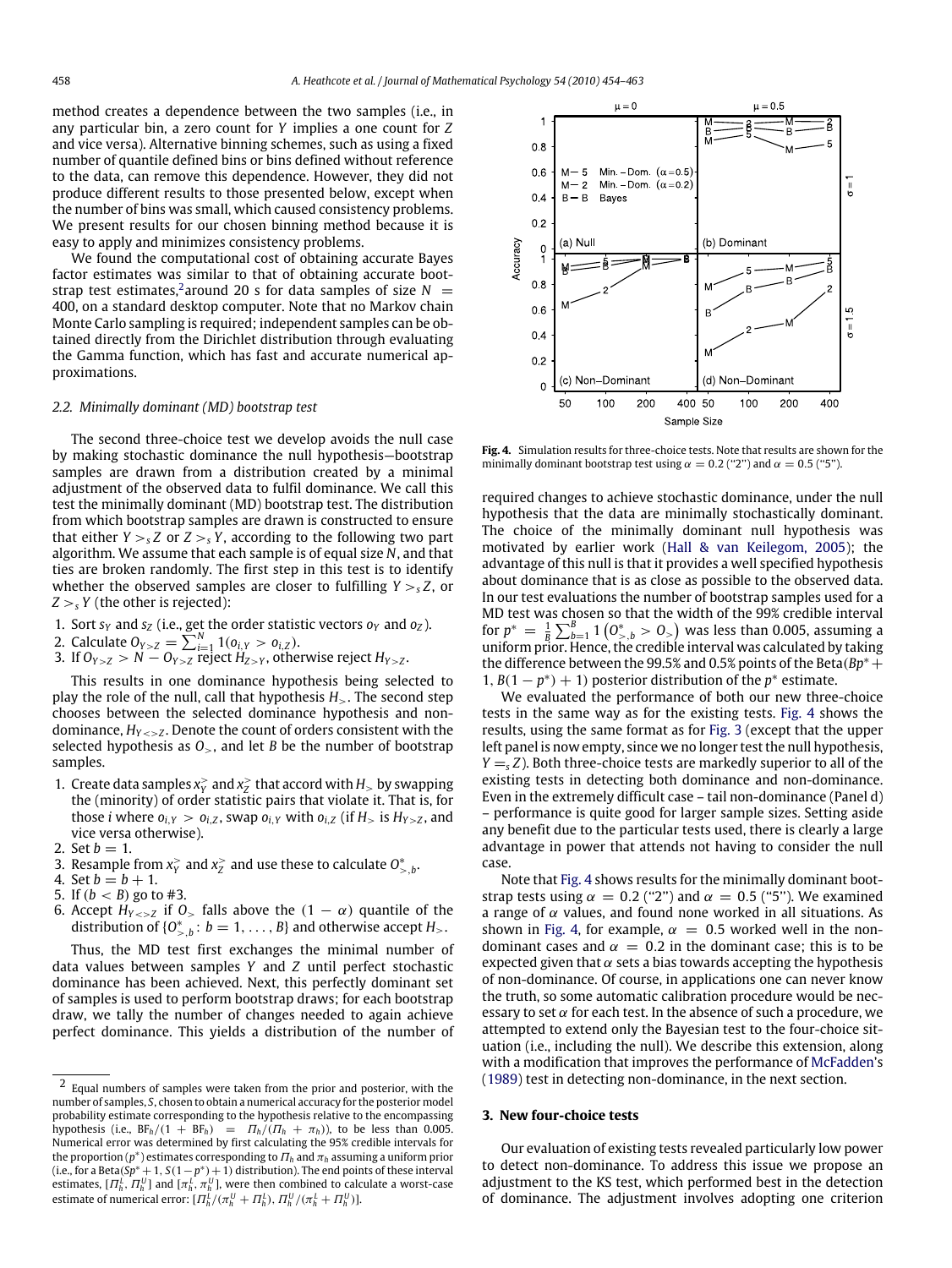value for rejecting the null hypothesis, and a different criterion for accepting the remaining three alternatives. This was motivated by the observation from [Fig. 3,](#page-3-0) that KS test is biased against non-dominance. The second criterion requires knowledge of the quantiles of the distribution of  $T^{Y>Z}$  conditional on the value of  $T^{Z>Y}$ . As we do not know of an analytic result for this conditional distribution we first estimated the joint distribution using a bootstrap algorithm outlined by [Abadie](#page-9-27) [\(2002\)](#page-9-27) based on the work of [McFadden](#page-9-26) [\(1989\)](#page-9-26). Let  $T = (T^{Y>Z}, T^{Z>Y})$  denote the pair of test statistics and  $s = (s_Y, s_Z)$  the union of the two observed samples from *Y* and *Z*. Draw *B* bootstrap samples using the following algorithm:

- 1. Calculate the pair of statistics *T* for the original samples.
- 2. Set  $h = 1$ .
- 3. Resample *s* ∗ (with replacement) from *s*, divide randomly into  $s_Y^*$  and  $s_Z^*$  of sizes equal to  $s_Y$  and  $s_Z$ , and calculate the pair of statistics *T* ∗ *b* .
- 4. Set  $b = b + 1$ .
- 5. If  $(b < B)$  go to #3.
- 6. Calculate a pair of *p*-values corresponding to  $T: p^* =$  $\sum_{b=1}^{B} 1(T_b^* > T)/B$ .

The number of bootstrap samples was determined in the same way as for the MD test.

Given the set of bootstrap samples we propose the following test, which we describe as the adjusted McFadden test:

- 1. Test the null as before. Call the critical value corresponding to  $\alpha$ , calculated as above,  $c_1$ . If the null is not rejected, stop.
- 2. Otherwise use a new critical value,  $c_2$  to decide which of  $H_{Y>7}$ ,  $H_{Z>Y}$  and  $H_{Y to accept. Select  $c_2$  to equate the probability$ of  $H_{Y>Z}$ ,  $H_{Z>Y}$  and  $H_{Y under the bootstrap null distribution.$ That is, set  $c_2$  to be the quantile of the bootstrap distribution corresponding to a lower tail probability of  $\alpha/\left(3\sqrt{1-\alpha}\right)$ .
- 3. Accept  $H_{Y>Z}$  if  $T_{Z}^{Y>Z} > c_1$  and  $T_{ZZ}^{Z>Y} < c_2$ .
- 4. Accept  $H_{Z>Y}$  if  $T^{Z>Y} > c_1$  and  $T^{Y>Z} < c_2$ .
- 5. Accept  $H_{Y \le z} T^{Y>Z} > c_2$  and  $T^{Z>Y} > c_2$ .

We also examined a number of ways of extending the Bayes test to four choices. One possibility is to convert the set of three Bayes Factors to posterior model probabilities,  $p_h = BF_h / \sum_{i=1}^3 BF_i$ , and fail to reject the null if no probability is above a critical probability,  $\alpha$ . However, we found that this option performed poorly and that to obtain the best (but still not good) performance, calibration of  $\alpha$  was required on a case-by-case basis. A second possibility follows a suggestion by [Klugkist,](#page-9-24) [Laudy](#page-9-24) [et al.](#page-9-24) [\(2005\)](#page-9-24) counting prior and posterior samples as favoring an equality hypothesis if they are equal within some tolerance  $\pm \delta$ . We examined a range of  $\delta$  values and found that detection of dominance was not much affected relative to the performance with the three-choice version. However, detection of the null was poor for smaller values of  $\delta$ . For larger values, detection of the null improved somewhat but was accompanied by a large degradation in detection of nondominance. Further, larger values of  $\delta$  caused detection of nondominance to become inconsistent, with power decreasing for larger sample sizes. Given these results we did not investigate this approach further, although that does not rule out the possibility that other related approaches may be more effective (e.g., [Wetzels,](#page-9-28) [Grasman,](#page-9-28) [&](#page-9-28) [Wagenmakers,](#page-9-28) [2010\)](#page-9-28).

Our final approach involved a hybrid test; first applying the KS test of the null, followed by the Bayesian three-choice test in cases where the null was rejected. [Fig. 5](#page-5-0) compares performance of this approach (denoted B–K) and the adjusted McFadden bootstrap test (denoted M–A). As shown in [Fig. 5,](#page-5-0) the performance of both tests was almost identical. As would be expected from the results for existing tests in [Fig. 3,](#page-3-0) both tests were well calibrated for the null. The adjusted McFadden test performed similarly to the

<span id="page-5-0"></span>

**Fig. 5.** Simulation results for the new four-choice tests.

original for the dominant case, but the performance of the hybrid Bayes test was worse, at least for the two smaller sample sizes. For the central non-dominance case, the adjusted McFadden test performed markedly better than the KS test (see [Fig. 3\)](#page-3-0), whereas the hybrid Bayes test was clearly worse than the three-choice version for all but the largest sample size (see [Fig. 4\)](#page-4-1). The results for the hybrid Bayes test illustrate the marked gains in power that can be achieved if it is possible to rule out the null *a priori*.

Finally, the performance of the adjusted McFadden test in the tail non-dominance case was vastly improved on the original KS test (see [Fig. 3\)](#page-3-0), but remains clearly worse than the hybrid Bayes test for the smallest sample size. The performance of the hybrid Bayes test was equivalent to that of the three-choice Bayes test with tail non-dominance, indicating that there was little or no cost associated with testing the null.

#### **4. General discussion**

The aim of this paper was to evaluate and develop tests of stochastic dominance and non-dominance suited to smaller samples. To that end we compared the performance in samples ranging from 50 to 400 of three existing tests [\(Anderson,](#page-9-4) [1996;](#page-9-4) [Davidson](#page-9-5) [&](#page-9-5) [Duclos,](#page-9-5) [2000;](#page-9-5) [Kolmogorov,](#page-9-13) [1933;](#page-9-13) [Smirnov,](#page-9-14) [1939\)](#page-9-14), two new three-choice tests (a Minimally Dominant bootstrap test and an encompassing prior Bayesian test, [Klugkist,](#page-9-17) [Kato](#page-9-17) [et al.,](#page-9-17) [2005;](#page-9-17) [Klugkist,](#page-9-24) [Laudy](#page-9-24) [et al.,](#page-9-24) [2005\)](#page-9-24), and two new four-choice tests (variations of [McFadden'](#page-9-26)s, [1989,](#page-9-26) test and the encompassing Bayesian test). The performance of the Anderson and Davidson–Duclos tests was clearly inadequate for all but the largest sample size. The KS test had adequate power (operationalized as around 0.8 or better) in detecting the dominant case for 100 or more observations, and the others for 200 or more observations, but no existing test had adequate power in detecting either non-dominant case at any sample size. These results indicate that the existing tests are unlikely to be adequate for small sample applications. Some improvements could be gained by using less strict significance criteria, but only at the costs of decreased power in the null case.

Fortunately, the new tests that we proposed fared much better. Two of these tests apply when the null case can be ruled out *a priori*, which is often reasonable in practical applications. For these tests, power was generally more than adequate even at the smallest sample size when detecting dominance and central nondominance. For the difficult tail non-dominance case, power was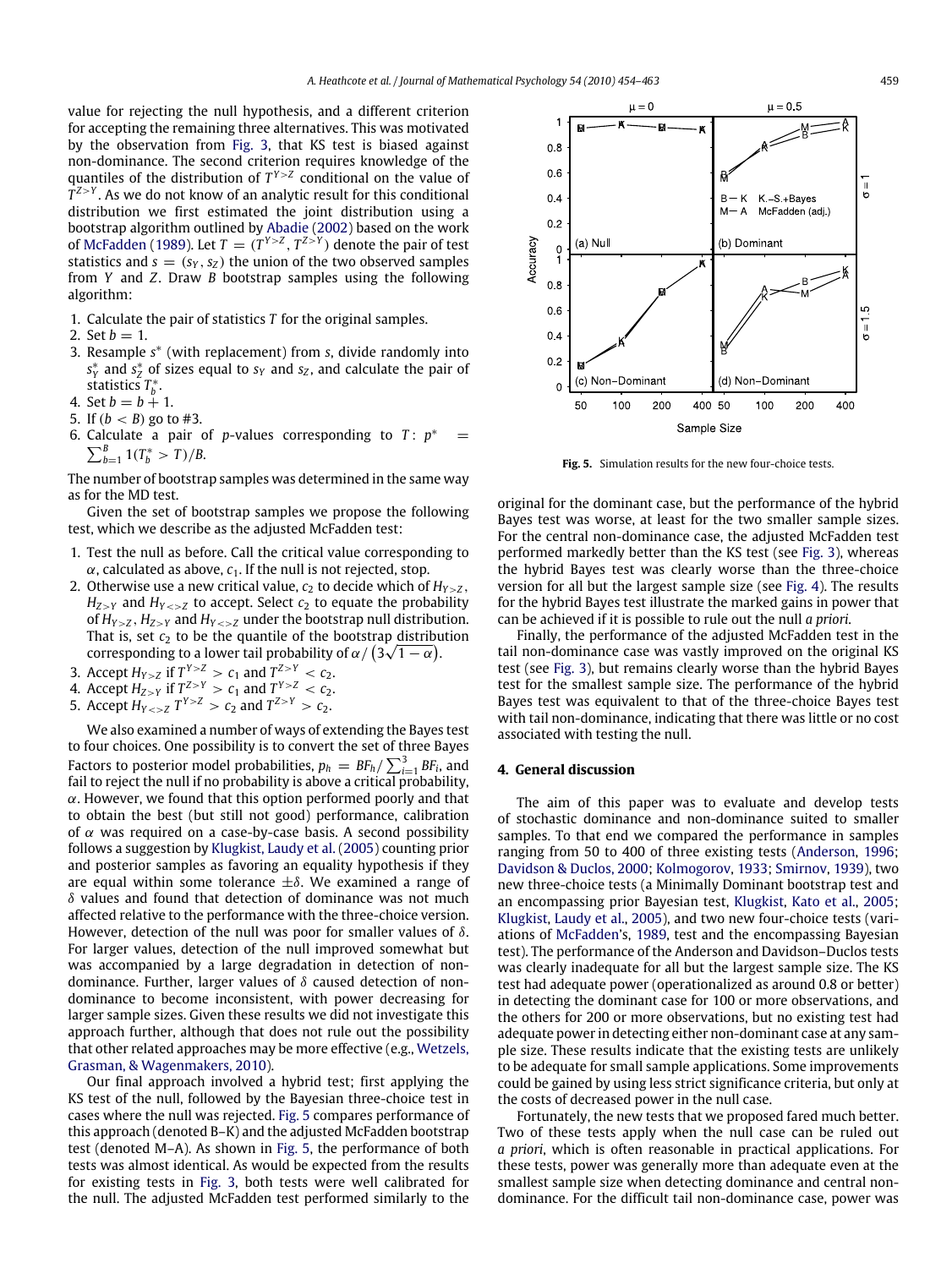generally adequate for sample sizes of 100 or more. For practical application we recommend the Bayesian test over the Minimally Dominant (MD) bootstrap test, as it requires no calibration. In contrast, we found that the performance of the MD bootstrap test was sensitive to the choice of critical value, so some method of choosing the appropriate value is required for general application. A further advantage of the Bayesian test is that it is relatively straightforward to extend to more complicated settings (e.g., hierarchical models and tests of higher order dominance, see e.g., [Levy,](#page-9-0) [1992\)](#page-9-0).

We also proposed two new tests for the situation in which the null cannot be ruled out *a priori*. One of these tests adjusts the decision procedure proposed by [Abadie](#page-9-27) [\(2002\)](#page-9-27) for use with [McFadden'](#page-9-26)s [\(1989\)](#page-9-26) test statistic. The other combines the Bayesian three-choice test with a first stage based on a KS test of the null. Overall, this hybrid Bayesian test performed a little better, although its advantage was restricted to the tail non-dominance case at the smallest sample size. Both tests combined control of Type 1 error at the nominal level with adequate power for sample sizes of 100 or more for detecting dominance and 100–200 for detecting both types of non-dominance. These new four-choice tests provided much greater power for the non-dominant cases compared with the existing tests, but still their power was less than that of the three-choice Bayesian test. Hence, we recommend that researchers carefully consider whether it is reasonable to reject the null *a priori* in their application.

Hitherto, we reported the results of test evaluations conducted on data sampled from normal distributions. Economists and psychologists are often interested in random variables which are non-negative and positively skewed (e.g., income and response times). In [Appendix B](#page-6-0) we report the results of a parallel set of test evaluations for one such distribution (the Weibull). These results were generally consistent with those for the normal distribution evaluations, suggesting that our conclusions from the latter case have some generality, and in particular might be applicable to response time and income distributions. Hence, we conclude that the new tests developed in this paper enable testing of stochastic dominance with the sample sizes and types of distributions common in many applications. Implementations in the R statistical environment [\(R](#page-9-29) [Development](#page-9-29) [Core](#page-9-29) [Team,](#page-9-29) [2007\)](#page-9-29) of all of the tests examined here can be obtained from the authors.

#### **Acknowledgments**

Thanks are due to Prof. Murray Aitkin for advice on the Bayesian test, to Trish Van Zandt for pointing out the ideas underpinning the MD test, and the University of Newcastle Academic Research Computing Support Unit for help in running the simulation studies on their grid computing infrastructure, and to an anonymous reviewer for many useful suggestions. This study was supported by a Keats Endowment grant to Ami Eidels and a Vidi grant from the Dutch Organization for Scientific Research to E.J. Wagenmakers.

#### <span id="page-6-1"></span>**Appendix A**

#### *A.1. Anderson test statistic*

[Anderson'](#page-9-4)s [\(1996\)](#page-9-4) method divides the range of *Y* and *Z* into *i* = 1, ...,  $K + 1$  mutually exclusive regions. Let  $p_{ij}$  be the probability of an observation in the *i*'th region for population  $j = Y, Z$ , and denote  $p_j = (p_{j,1}, \ldots, p_{j,K+1})'$ . The two test hypotheses are: *H*<sub>0</sub>: *I<sub>f</sub>*( $p_Y - p_Z$ ) = 0 and  $H_0$ : *I<sub>f</sub>*( $p_Y - p_Z$ ) > 0, where *I<sub>f</sub>* is a  $K \times K + 1$  matrix with unit entries except for zeros above the main diagonal. If  $H_0$  is rejected we conclude that  $Y >_{s} Z$ . Suppose we have *N<sup>Y</sup>* observations from *Y* and *N<sup>Z</sup>* observations from *Z* with associated frequency vectors  $n_j = (n_{1,j}, n_{2,j}, \ldots, n_{K+1,j})'$ . Under the null  $F_Y = F_Z$  and  $p_i = p = (p_1, p_2, \ldots, p_{K+1})$ . Denote:

$$
v = \frac{n_Y}{N_Y} - \frac{n_Z}{N_Z} \tag{5}
$$

$$
\Omega = \begin{bmatrix} p_1(1-p_1) & -p_1p_2 & \cdots & -p_1p_{k+1} \\ -p_1p_2 & p_2(1-p_2) & \cdots & -p_2p_{k+1} \\ \cdots & \cdots & \cdots & \cdots \\ -p_1p_{k+1} & p_2p_{k+1} & \cdots & p_{k+1}(1-p_{k+1}) \end{bmatrix} .
$$
 (6)

Anderson showed that  $n_i/N_i \sim N(p, \Omega/N_i)$  and  $v \sim N(0, m\Omega)$ where  $m = (N_Y + N_Z)/(N_Y/N_Z)$ . This result holds asymptotically  $(i.e., N_j \rightarrow \infty \text{ with } N_j p_i > 5 \text{ for } i = 1, \ldots, K + 1).$  Hence:

$$
I_f v \underset{D}{\rightarrow} N(0, m I_f \Omega I'_f). \tag{7}
$$

To estimate  $\Omega$  we replace *p* by  $\hat{p} = (n_Y + n_Z)(N_Y + N_Z)$ . Denoting the *i*'th element of  $I_f v$  as  $Iv(i)$  and the *i*'th diagonal element of  $mI_f \hat{\Omega} I_f$  by  $mI_f \hat{\Omega} I(i, i)$  the Anderson test statistic,  $A \sim N(0, 1)$  is:

$$
A_i = \frac{Iv(i)}{\sqrt{ml\hat{\Omega}I(i,i)}}.
$$
\n(8)

## *A.2. Davidson–Duclos test statistic*

Consider the following sample statistics, where  $(z)_+$  = max (*z*, 0).

$$
\hat{D}_Y(x) = \frac{1}{N} \sum_{i=1}^N (x - y_i)_+ \tag{9}
$$

$$
\hat{D}_Z(x) = \frac{1}{N} \sum_{i=1}^{N} (x - z_i)_+ \tag{10}
$$

$$
\hat{V}_Y(x) = \frac{1}{N} \left[ \frac{1}{N} \left( \sum_{i=1}^N (x - y_i)_+^2 \right) - \hat{D}_Y(x)^2 \right]
$$
(11)

$$
\hat{V}_Z(x) = \frac{1}{N} \left[ \frac{1}{N} \left( \sum_{i=1}^N (x - z_i)^2 + \right) - \hat{D}_Z(x)^2 \right] \tag{12}
$$

$$
\hat{VZ}_Y(x) = \frac{1}{N} \left[ \frac{1}{N} \left( \sum_{i=1}^N (x - z_i)_+(x - z_i)_+ \right) - \hat{D}_Y(x)^2 \hat{D}_Z(x)^2 \right].
$$
 (13)

Denoting  $\hat{V}(x) = \hat{V}_Y(x) + \hat{V}_Z(x) - 2\hat{V}_{YZ}(x)$  we obtain the test statistic:

$$
DD(x) = \frac{\hat{D}_Y(x) - \hat{D}_Z(x)}{\sqrt{\hat{V}(x)}}.
$$
\n(14)

In the case where observations from *Y* and *Z* are independent the *VYZ* estimate can be assumed zero. [Davidson](#page-9-5) [and](#page-9-5) [Duclos](#page-9-5) [\(2000\)](#page-9-5) showed that under  $H_0$ :  $D_Y(x) = D_Z(z)$  that  $DD(x)$  is asymptotically distributed *N*(0, 1).

#### <span id="page-6-0"></span>**Appendix B**

[Fig. 6](#page-7-0) shows the 9 positively skewed cases which we evaluated using Weibull distributions. Each case used a referent distribution that was a Weibull distribution with shape  $= 2$ , variance parameter  $\sigma = 1$ , and an offset of  $\mu = 0.25$ , that is, with support on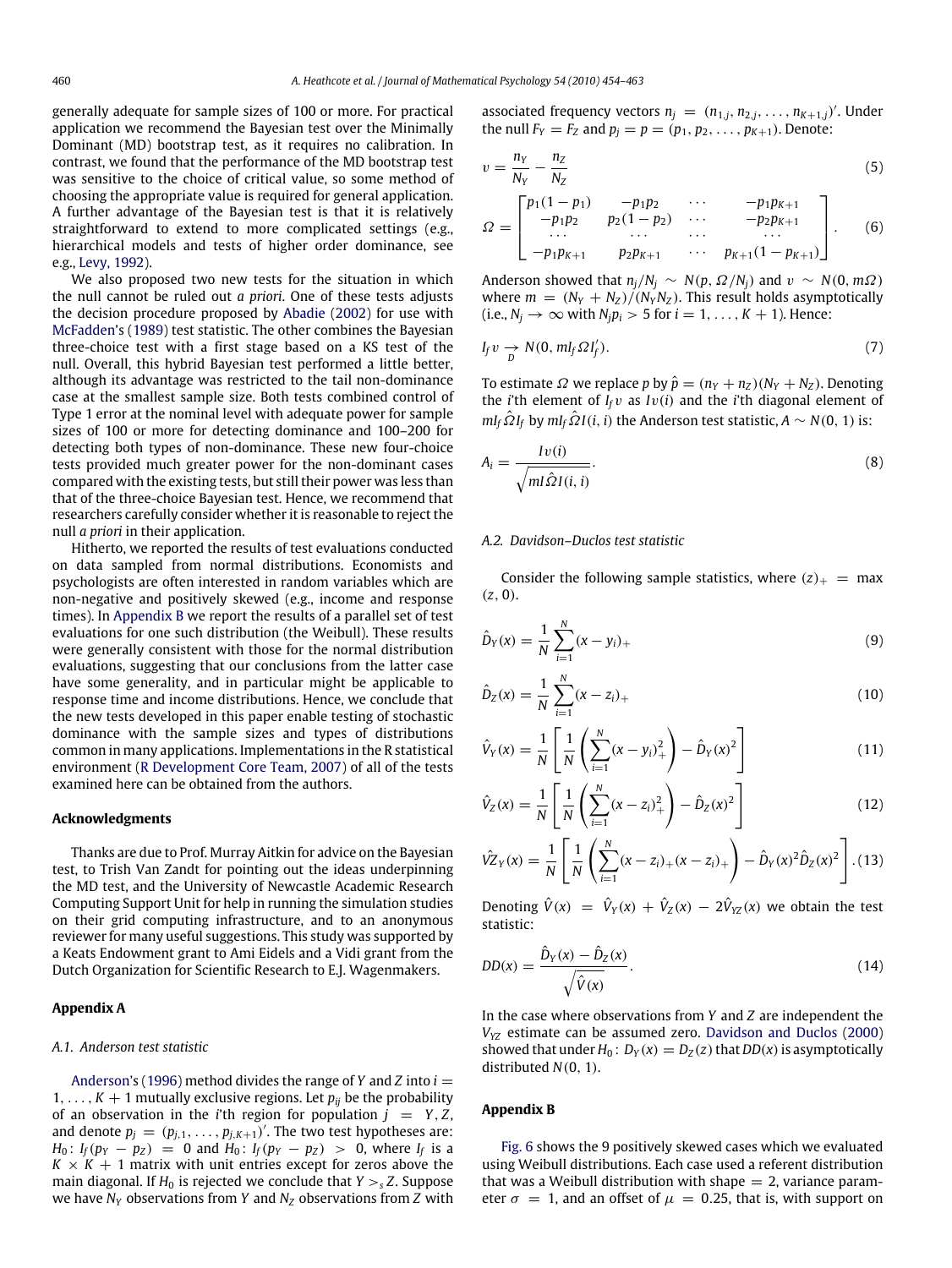<span id="page-7-0"></span>

**Fig. 6.** Weibull distribution functions examined in the simulation studies.

<span id="page-7-1"></span>

**Fig. 7.** Simulation results for existing tests.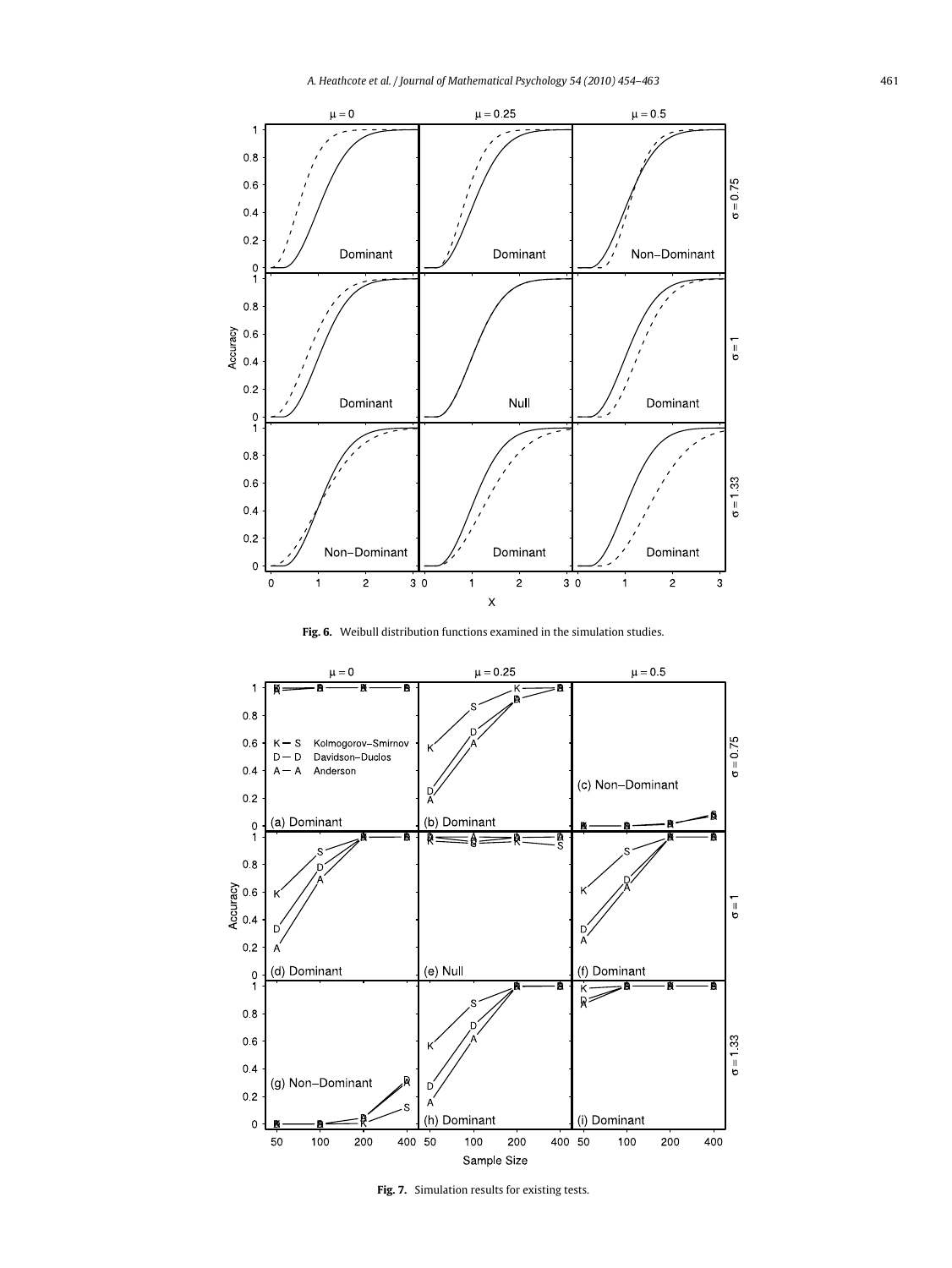<span id="page-8-0"></span>

<span id="page-8-1"></span>**Fig. 8.** Simulation results for three-choice tests. Note that results are shown for the minimally dominant bootstrap test using  $\alpha = 0.2$  ("2") and  $\alpha = 0.5$  ("5").



**Fig. 9.** Simulation results for the new four-choice tests.